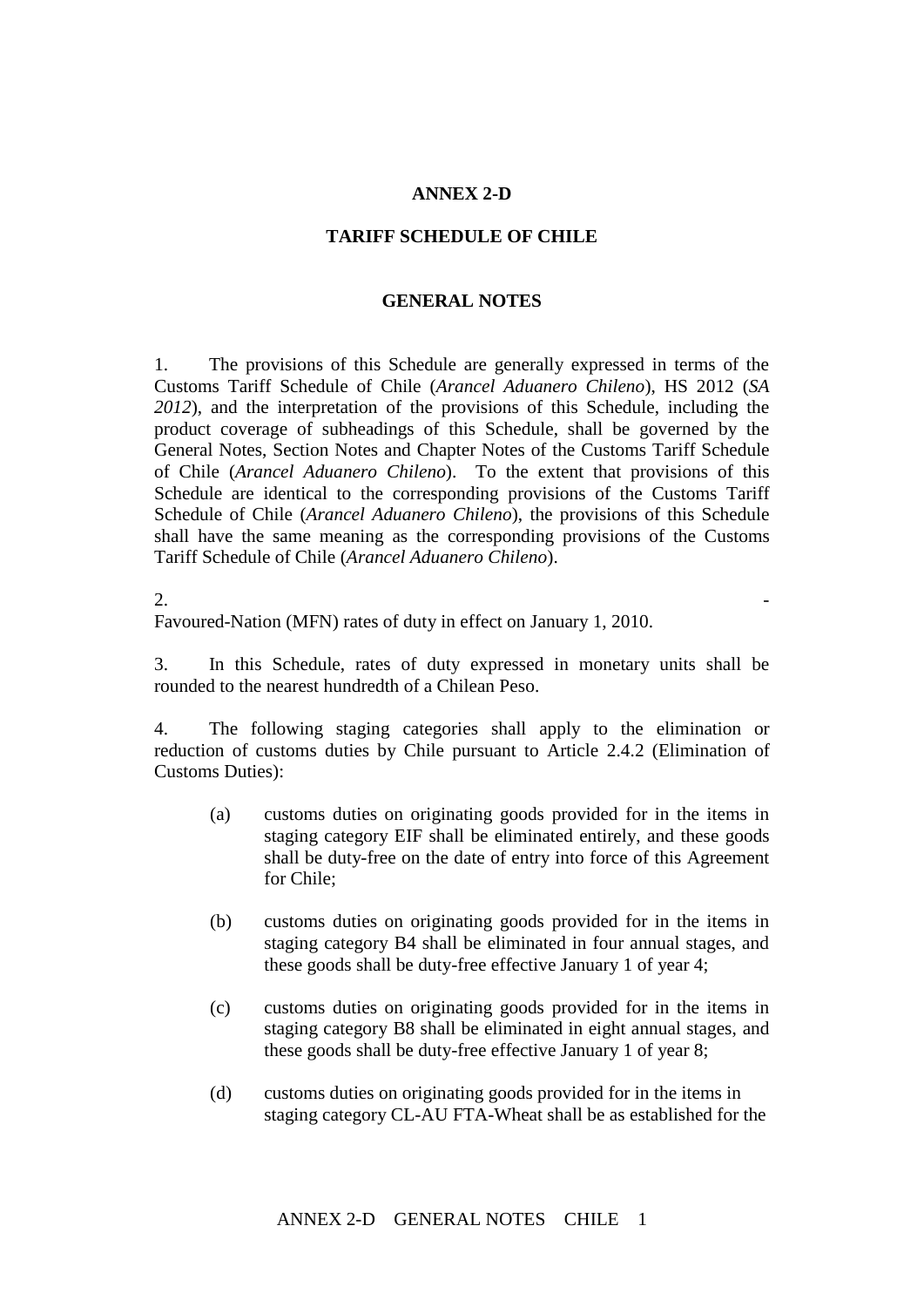same items in the *Chile-Australia Free Trade Agreement*, done at Canberra, July 30, 2008;

- (e) customs duties on originating goods provided for in the items in staging category CL-AU FTA-Sugar shall be as established for the same items in the *Chile-Australia Free Trade Agreement*, done at Canberra, July 30, 2008;
- (f) customs duties on originating goods provided for in the items in staging category CL-P4-Wheat shall be eliminated subject to the conditions for the same items in the *Trans-Pacific Strategic Economic Partnership Agreement* (P4), done at Wellington, July 18, 2005;
- (g) customs duties on originating goods provided for in the items in staging category CL-P4-Sugar shall be eliminated subject to the conditions for the same items in the *Trans-Pacific Strategic Economic Partnership Agreement* (P4), done at Wellington, July 18, 2005;
- (h) customs duties on originating goods provided for in the items in staging category CL-CA FTA-Wheat shall be as established for the same items in the *Canada-Chile Free Trade Agreement*, done at Santiago, December 5, 1996;
- (i) customs duties on originating goods provided for in the items in staging category CL-CA FTA-Sugar shall be as established for the same items in the *Canada-Chile Free Trade Agreement*, done at Santiago, December 5, 1996;
- (j) customs duties on originating goods provided for in the items in staging category CL-JP SEP-Wheat shall be as established for the same items in the *Agreement between Japan and the Republic of Chile for a Strategic Economic Partnership,* done at Tokyo, March, 27, 2007;
- (k) customs duties on originating goods provided for in the items in staging category CL-JP SEP-Sugar shall be as established for the same items in the *Agreement between Japan and the Republic of Chile for a Strategic Economic Partnership*, done at Tokyo, March, 27, 2007;
- (l) customs duties on originating goods provided for in the items in staging category CL-MY-Wheat shall be eliminated at entry into force of this Agreement for Chile and Malaysia for the *ad valorem* component only. The specific duty shall apply as provided for in Law 18.525 or its successor;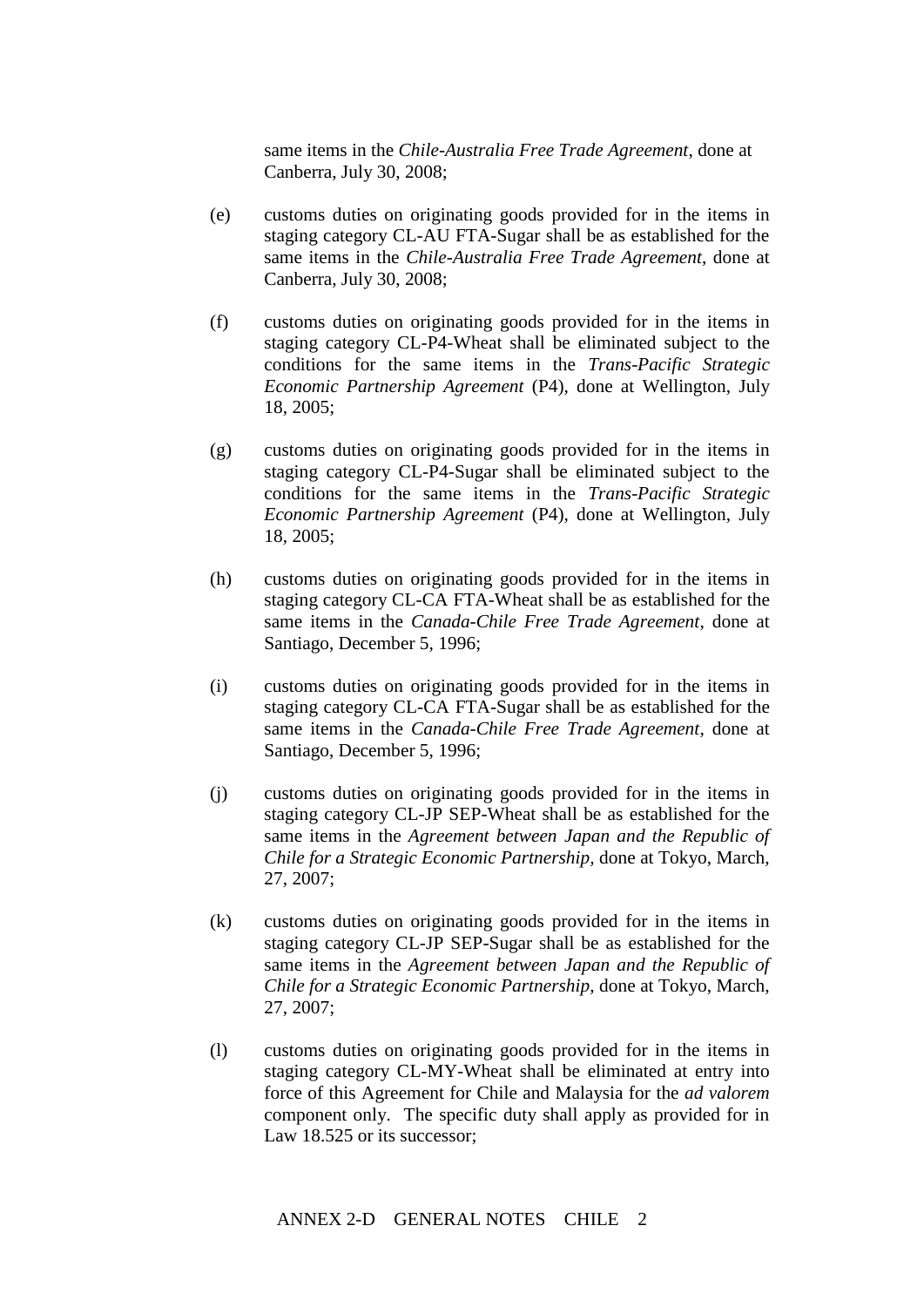- (m) customs duties on originating goods provided for in the items in staging category CL-MY-Sugar shall be eliminated at entry into force of this Agreement for Chile and Malaysia for the *ad valorem* component only. The specific duty shall apply as provided for in Law 18.525 or its successor:
- (n) customs duties on originating goods provided for in the items in staging category CL-MX FTA-Wheat shall be as established for the same items in the *Free Trade Agreement between the Republic of*  Chile and the United Mexican States (ACE-N°41), done at Santiago, April 17, 1998;
- (o) customs duties on originating goods provided for in the items in staging category CL-MX FTA-Sugar shall be as established for the same items in the *Free Trade Agreement between the Republic of*  Chile and the United Mexican States (ACE-N°41), done at Santiago, April 17, 1998;
- (p) customs duties on originating goods provided for in the items in staging category CL-PE FTA-Wheat shall be as established for the same items in the *Chile-Peru Free Trade Agreement* (ACE-N°38), done at Lima, August 22, 2006;
- (q) customs duties on originating goods provided for in the items in staging category CL-PE FTA-Sugar shall be as established for the same items in the *Chile-Peru Free Trade Agreement* (ACE-N°38), done at Lima, August 22, 2006;
- (r) customs duties on originating goods provided for in the items in staging category CL-US FTA-Wheat shall be as established for the same items in the *Chile-United States Free Trade Agreement*, done at Miami, June 6, 2003;
- (s) customs duties on originating goods provided for in the items in staging category CL-US FTA-Sugar shall be as established and subject to the conditions for the same items in the *Chile-United States Free Trade Agreement*, done at Miami, June 6, 2003;
- (t) customs duties on originating goods provided for in the items in staging category CL-VN-Wheat shall be eliminated at entry into force of this Agreement for Chile and Viet Nam for the *ad valorem* component only. The specific duty shall apply as provided for in Law 18.525 or its successor:
- (u) customs duties on originating goods provided for in the items in staging category CL-VN-Sugar shall be eliminated at entry into